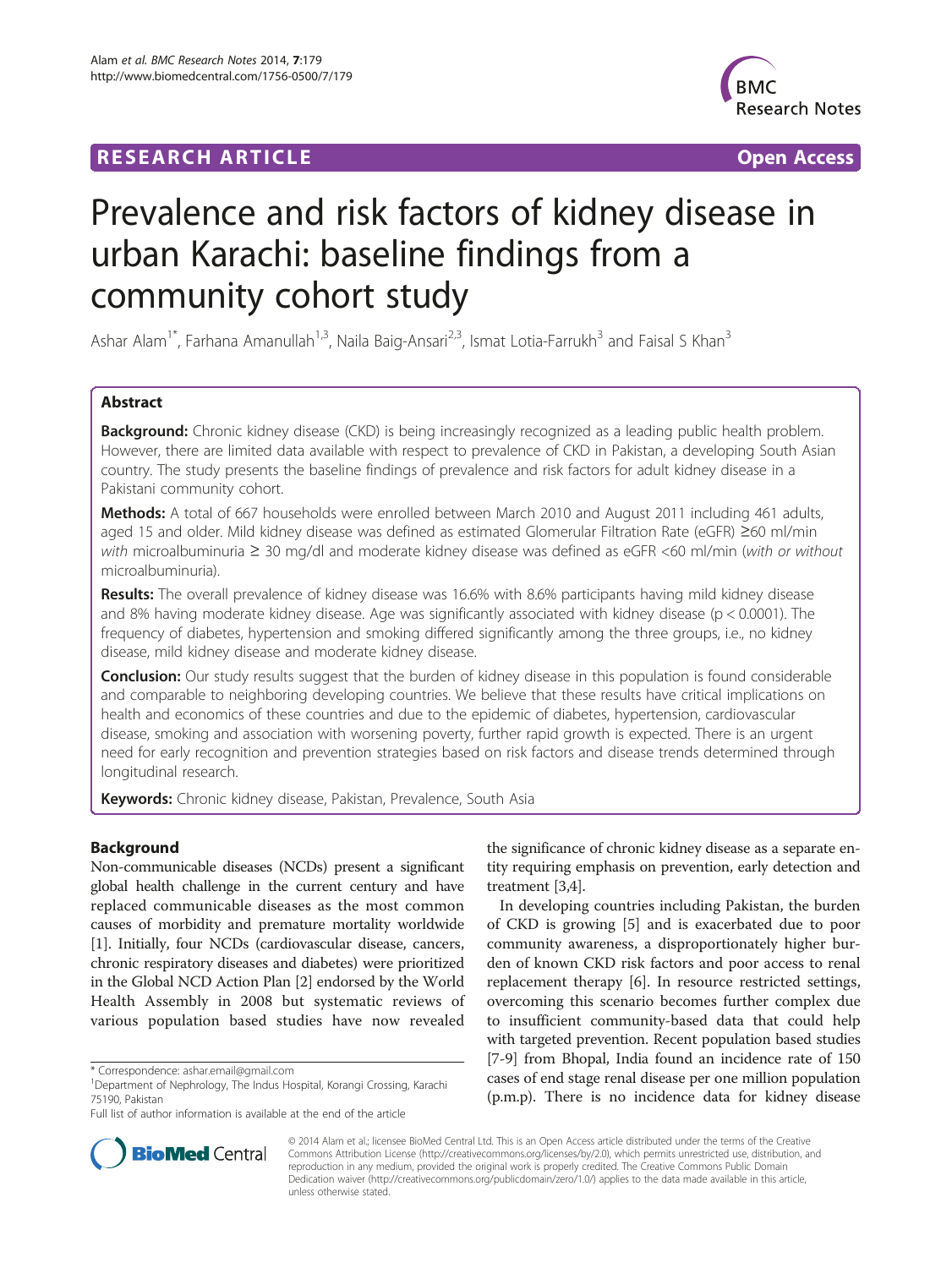available from Pakistan. A recent survey from Karachi, Pakistan conducted on 300 adults ages 30 years and above showed some degree of reduced glomerular filtration rate (GFR) in 25.3% of the screened population, with 5% having a GFR <60 ml/min, [\[10](#page-9-0)] whereas an earlier survey showed that approximately 15% to 20% of screened adults 40 years of age or older had a reduced estimated GFR <60 ml/min [[11,12\]](#page-9-0).

The Indus Hospital Community Cohort (IHCC) was established in 2010 with the objective of establishing a unique 'Framingham-like' [\[13](#page-9-0)] Pakistani cohort to investigate the prevalence and risk factors for hypertension, obesity, diabetes, coronary artery disease, kidney disease and hepatitis B and C infection in a multi-ethnic, middle to low income population. The paper highlights the baseline findings of kidney disease in the adult cohort population, including prevalence and risk factors for kidney disease.

# **Mathods**

The Indus Hospital is located in Karachi, Pakistan, a densely populated city with a population of over 20 million. The catchment areas population is approximately 2.5 million and for the baseline cross-sectional, two administrative areas from Indus Hospital's catchment population were chosen for enrolment of a random selection of cohort households. Six hundred and sixty-seven households were enrolled between March 2010 and August 2011 including 461 adults. Detailed methodology of the cohort have been published elsewhere [\[14\]](#page-9-0).

# Study sample and design

The baseline survey included questionnaires, anthropometric measurements, physical examination as well as ultrasound and laboratory assessment. Apart from questions directly related to kidney disease, questions regarding family as well as personal history of diabetes, hypertension, coronary heart disease, hyperlipidemia, and stroke were also asked. Information on smoking, regular exercise, alcohol intake, dietary habits including extra-salt or fat intake were also asked. Ultrasound examination of the kidneys and urinary bladder were performed and the size of kidneys and presence of stones and cysts were noted.

Laboratory tests: Serum creatinine was measured using Kinetic Colorimetric Assay in alkaline medium on Hitachi 902 (Japan). The glomerular filtration rate (GFR) was estimated using the new 4-variable Modification of Diet in Renal Disease (MDRD) equation as follows:

$$
GFR = 186 \times (serum Cr [mg/dl])^{-1.154} \times age^{-0.203}
$$
  
× (0.742 if female)

Urine for microalbumin was measured using Solid Phase Sandwich Immunometric Assay on Nycocard Reader II (Norway). Mild kidney disease was defined as eGFR ≥60 ml/min with microalbuminuria ≥30 mg/dl and moderate kidney disease was defined as eGFR <60 ml/min (with or without microalbuminuria).

Blood sugar random (BSR) was measured using Enzymatic Colorimetric without deproteination on Randox RX Imola (Japan). The glycated hemoglobin (HbA1c) levels were measured by high performance liquid chromatography on D-10 Hemoglobin Testing System (France). As per American Diabetes Association 2010 recommendations, [\[15\]](#page-9-0) any participant having HBA1C  $\geq$ 6.5% or BSR  $\geq$  200 mg/dl or taking anti-hyperglycemic agent was labeled as a diabetic. Participants were tagged as having increased risk of diabetes if their HBA1C level was between 5.7% – 6.4% without anti-hyperglycemic agent.

Systolic and diastolic blood pressures were measured by using an automatic oscillometric method in the sitting position after at least five minutes rest. Measurement was performed thrice, and the mean of the readings was used in the analysis. Hypertension was classified on the basis of cut-off set by Joint National Commission Report 7 (JNC7) [[16](#page-9-0)] and participants having systolic blood pressure level ≥ 140 mm Hg, diastolic blood pressure level of ≥ 90 mm Hg or taking anti-hypertensive agent were labeled as hypertensive.

Body Surface Area (BSA) was calculated according to the Dubois and Dubois formula:

BSA m<sup>2</sup> <sup>¼</sup> <sup>0</sup>:<sup>20247</sup> height mð Þ<sup>0</sup>:<sup>725</sup> weight kg ð Þ<sup>0</sup>:<sup>425</sup>:

Body mass index (BMI) was derived by dividing weight (in kg) by height squared (in  $m^2$ ). Abnormal BMI level was set as  $\geq 25$  kg/m<sup>2</sup> both in males and females.

The serum levels of total cholesterol and high-density lipoprotein (HDL) cholesterol were determined enzymatically on Randox RX Imola (Japan). The participants were considered to have dyslipidemia if the total cholesterol level was >200 mg/dl, HDL cholesterol level <40 mg/dl or they were taking anti-hyperlipidemic agents.

# Statistical analysis

The data was entered and analyzed using SPSS version 17. Shapiro Wilk's test was applied to check the normality of quantitative variables like age, blood sugar, cholesterol, BMI, etc. Mean  $\pm$  SD or Median (IQR) was calculated for the aforementioned quantitative variables depending on the normality assumption. Analysis of variance (ANOVA) or Kruskil Wallis test was applied to compare the quantitative variables among various groups (no kidney disease, mild kidney disease and moderate kidney disease) as appropriate. Chi-square test was used to check association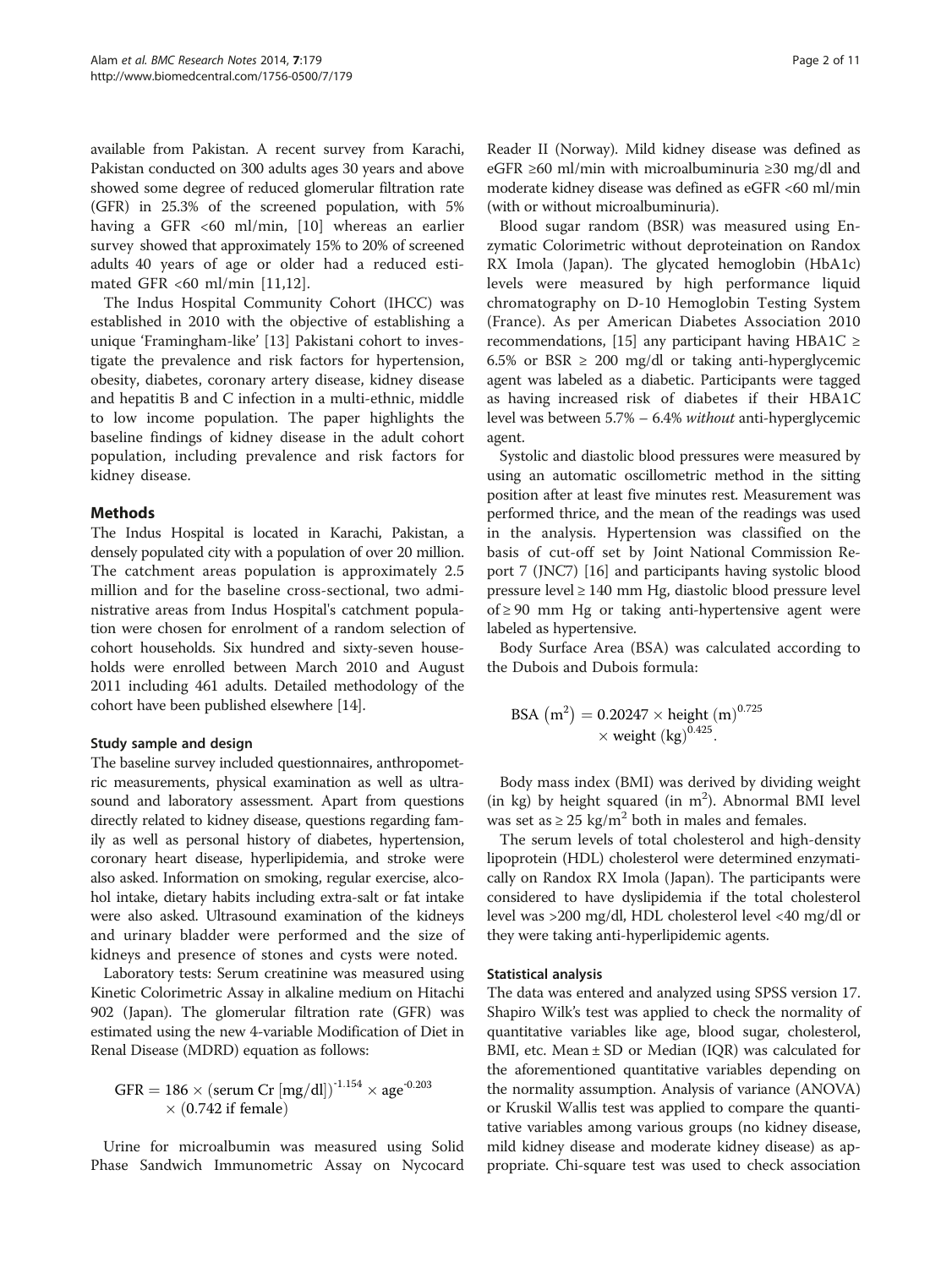between categorical variables such as age, gender, echogenic, cyst, loss of CMD, stone etc. and various groups.

Initially participants were categorized into those having no kidney disease, mild kidney disease and moderate kidney disease. Both univariate and multivariable multinomial regression analyses were performed to assess the correlation of various factors that were significant in univariate analysis with the outcome variable (no kidney disease, mild kidney disease and moderate kidney disease).

However, due to the samll number of study participants with mild and moderate kidney disease, we decided to dichotomize the participants into those with no kidney disease and those with kidney disease. Both univariate and multivariable binary logistic regression analyses were performed. Multivariable binary logistic regression analysis was performed to assess the correlation among both groups for various risk factors that turned out to be significant in univariate analysis.

# Ethical approval

This study was approved by the Institutional Review Board (IRB) of Interactive Research and Development (IRD). Written informed consent was obtained from all participants.

# Results

A total of 461 adults (15 years of age and older) took part in the IHCC baseline survey. However, due to refusal to give urine specimen, 111 of them (42 men and 69 women) did not have urinary microalbumin data and their kidney disease status could not be classified. The socio-economic statistics of those excluded were similar

to those who were included in the analysis. The kidney disease status of the remaining 350 adults, 126 males (mean age:  $35.2 \pm 16.7$  years) and 224 females (mean age:  $34.0 \pm 14.2$  years) were grouped into three categories: no kidney disease, mild kidney disease and moderate kidney disease. Mild kidney disease was defined as eGFR ≥60 ml/min with microalbuminuria  $\geq 30$  mg/dl whereas moderate kidney disease was defined as eGFR <60 ml/min (with or without microalbuminuria).

Prevalence of kidney disease and age & gender distribution The overall prevalence of kidney disease was 16.6% (58/350 participants) with 8.6% participants with mild kidney disease and 8% with moderate kidney disease. Age, not gender, was significantly associated with kidney disease (p < 0.0001) (Table 1).

Characteristics of the study participants among the groups The baseline characteristics of the participants are shown in Table [2](#page-3-0). The mean values observed for age, systolic and diastolic blood pressures, serum creatinine, blood sugar random, HbA1c and HDL cholesterol levels were significantly different among the three groups.

In the 415 participants where serum creatinine was available, the mean eGFR was 87.1 ml/min per 1.73  $m<sup>2</sup>$  $(85.8 \pm 23.5 \text{ ml/min per } 1.73 \text{ m}^2 \text{ in males, and } 87.8 \pm 1.73 \text{ ml}^2 \text{ in males.}$ 22.6 ml/min per  $1.73 \text{ m}^2$  in females). The eGFR distribution is shown in Figure [1](#page-3-0).

# Relationship between abnormal variables, family history, lifestyle and kidney disease

The frequency with which diabetes and hypertension were noticed among the participants differed significantly among the three groups. However, dyslipidemia and abnormal BMI did not differ among the groups (Table [3](#page-4-0)). A statistically larger proportion of women (26%) were hypertensive

|  |  | Table 1 Characteristics of study participants, by age, gender and kidney disease status |  |  |  |
|--|--|-----------------------------------------------------------------------------------------|--|--|--|
|--|--|-----------------------------------------------------------------------------------------|--|--|--|

|              | . .                    |                     |                         |                     |           |
|--------------|------------------------|---------------------|-------------------------|---------------------|-----------|
|              | $<$ 30 years; n $(\%)$ | 30-50 years; n (%)  | $> 50$ years; n $(\%)$  | <b>Total cohort</b> | p value   |
| Gender       |                        |                     |                         |                     |           |
| Male         | 71 (42.30)             | 59 (35.10)          | 38 (22.60)              | 168 (36)            | $0.04*$   |
| Female       | 133 (45.40)            | 120 (41.00)         | 40 (13.70)              | 293 (64)            |           |
|              | No kidney disease      | Mild kidney disease | Moderate kidney disease | <b>Total cohort</b> | p value   |
| Gender       |                        |                     |                         |                     |           |
| Male         | 100 (79.40)            | 14(11.10)           | 12 (9.50)               | 126 (36)            |           |
| Female       | 192 (85.70)            | 16(7.10)            | 16(7.10)                | 224 (64)            | 0.3       |
| Age          |                        |                     |                         |                     |           |
| $<$ 30 years | 137 (46.90)            | 15 (50.00)          | 1(10.60)                | 153 (43.70)         |           |
| 30-50 years  | 124 (42.5)             | 6(20.00)            | 12 (30.00)              | 142 (40.60)         | $0.000**$ |
| $> 50$ years | 31 (10.60)             | 9(30.00)            | 15 (53.60)              | 55 (15.70)          |           |

\*p value < 0.05, calculated by Chi-square test.

\*\*p value < 0.0001, calculated by Chi-square test.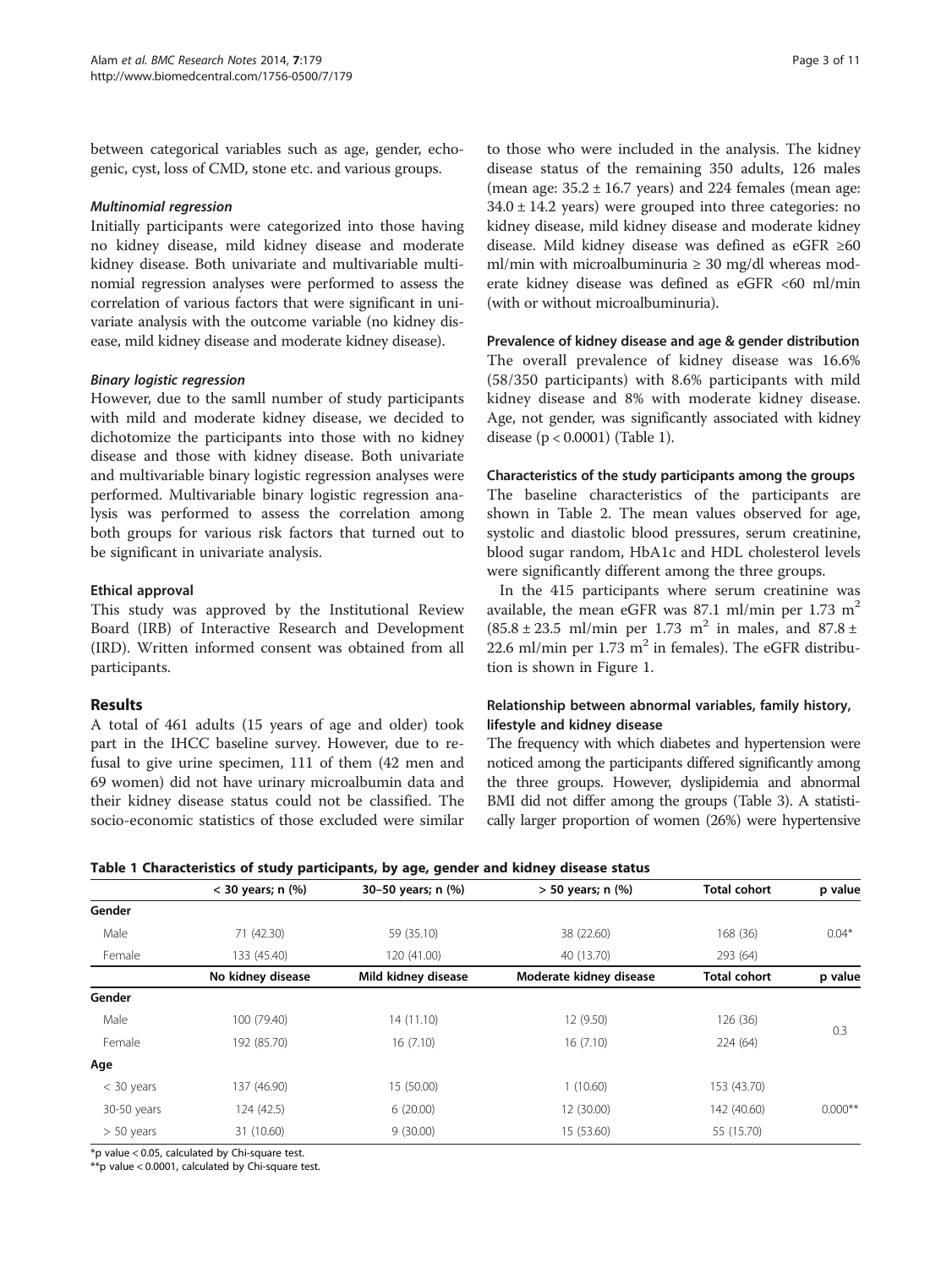|                                        | No kidney disease                | Mild kidney disease               | Moderate kidney disease              | <b>Total cohort</b>    | p value   |
|----------------------------------------|----------------------------------|-----------------------------------|--------------------------------------|------------------------|-----------|
| Age (years); Median (IQR)              | 30 $(22-40)^a$                   | 30 (19.75-54.25) <sup>b</sup>     | 52.5 (46-64.75) <sup>a,b,c</sup>     | $31(22-43)$            | $0.000**$ |
| n                                      | 292                              | 30                                | 28                                   | 350                    |           |
| BMI (kg/m <sup>2</sup> ); Median (IQR) | 21 $(18.6 - 25.3)^a$             | 21.8 $(18.5 - 27.4)^{b}$          | 23.9 (20.4-28.6) <sup>c</sup>        | 21.33 (18.64-25.5)     | 0.09      |
| n                                      | 290                              | 30                                | 28                                   | 348                    |           |
| SBP (mmHg); Median (IQR)               | 118.7 (110.3-128.0) <sup>a</sup> | 123.7 (109.6-130.0) <sup>b</sup>  | 133.0 (122.3-158.0) <sup>a,b,c</sup> | 119.67 (110.67-129.67) | $0.000**$ |
| n                                      | 291                              | 30                                | 28                                   | 349                    |           |
| DBP (mmHg); Median (IQR)               | 75.0 (69.0-82.3) <sup>a</sup>    | 77.5 (70.5-82.7) <sup>b</sup>     | 83.7 (73.9-96.4) <sup>a,c</sup>      | 75.7 (69.3-83.0)       | $0.004*$  |
| n                                      | 291                              | 30                                | 28                                   | 349                    |           |
| Creatinine (mg/dl); Median (IQR)       | $0.9(0.8-1)^a$                   | $0.9$ $(0.8-1.1)^{a,b}$           | 1.3 $(1.12 - 1.48)^{a,c}$            | $0.9(0.8-1.1)$         | $0.000**$ |
| n                                      | 292                              | 30                                | 28                                   | 350                    |           |
| BSR (mg/dl); Median (IQR)              | 95 $(87-106.25)^a$               | 98.5 (85.7-117.75) <sup>a,b</sup> | 104.5 $(91.5 - 141)^{a,c}$           | $96(87 - 111)$         | $0.03*$   |
| n                                      | 290                              | 30                                | 28                                   | 348                    |           |
| HBA1C (%); Median (IQR)                | 5.3 $(4.8-5.8)^a$                | 5.8 $(4.9-6.02)^{a,b}$            | 5.65 $(4.82 - 6.07)^{a,c}$           | $5.4(4.8-5.8)$         | $0.03*$   |
| n                                      | 288                              | 30                                | 28                                   | 346                    |           |
| Total CL (mg/dl); Median (IQR)         | $155.5(138-184)^a$               | 148.5 (128-177.25) <sup>b</sup>   | 164 (138.5-220.75) <sup>c</sup>      | 155 (137-184)          | 0.3       |
| n                                      | 292                              | 30                                | 28                                   | 350                    |           |
| HDL (mg/dl); Median (IQR)              | 40 $(35-45)^a$                   | 37.5 (31.75-42) <sup>a,b</sup>    | 42 $(37-45)^{a,c}$                   | $40(34-45)$            | $0.03*$   |
| n                                      | 292                              | 30                                | 27                                   | 349                    |           |

<span id="page-3-0"></span>Table 2 Characteristics of study participants on basis of kidney disease status

a, b & cshows the significance difference between the groups. If any two or more groups have the same letters, there is significant difference between the groups. \*p value < 0.05 and \*\*p value < 0.0001, calculated using Kruskil Wallis test. IQR: Interquartile range (25th percentile – 75th percentile).

as compared to men (16.4%) and a statistically smaller proportion of women (9%) were smokers as compared to men (18%) (Table [4\)](#page-4-0).

Smoking was significantly associated with kidney disease. Study participants either smoked regularly (12.3%) or were non-smokers (87.1%). Only three participants stated they were irregular smokers and for the purpose



of analysis were considered non-smokers. We did not find a significant difference of water, salt and unsaturated fat intake between the groups (Table [5](#page-5-0)).

A family medical history of diabetes and hypertension was significantly associated with kidney disease (Table [6](#page-5-0)). However, a medical history of dyslipidemia, coronary artery disease, stroke, kidney stones, kidney failure, lower urinary tract symptoms, facial puffiness and pedal edema did not vary significantly among the three groups.

#### Potential risk factors for kidney disease

We conducted univariate multinomial logistic regression analysis to determine parameters with a significant association with kidney disease (Table [7\)](#page-6-0). Relationship with kidney disease was checked for age, HBA1C, gender, BSR, HDL, medical history of diabetes mellitus, medical history of hypertension as well as smoking status. None of the potential risk factors were statistically significant for mild kidney disease. However, factors found to be statistically significant in the moderate kidney disease group included increasing age (OR 1.1, 95% CI: 1.07-1.13), presence of diabetes (OR 3.0, 95% CI: 1.0-8.6), presence of hypertension (OR 3.9, 95% CI: 1.8-8.7), and being a regular smoker (OR 5.2, 95% CI: 2.2-12.4). The final multivariable multinomial logistic regression was built including only those factors that were statistically significant in univariate analysis. In the final multivariable multinomial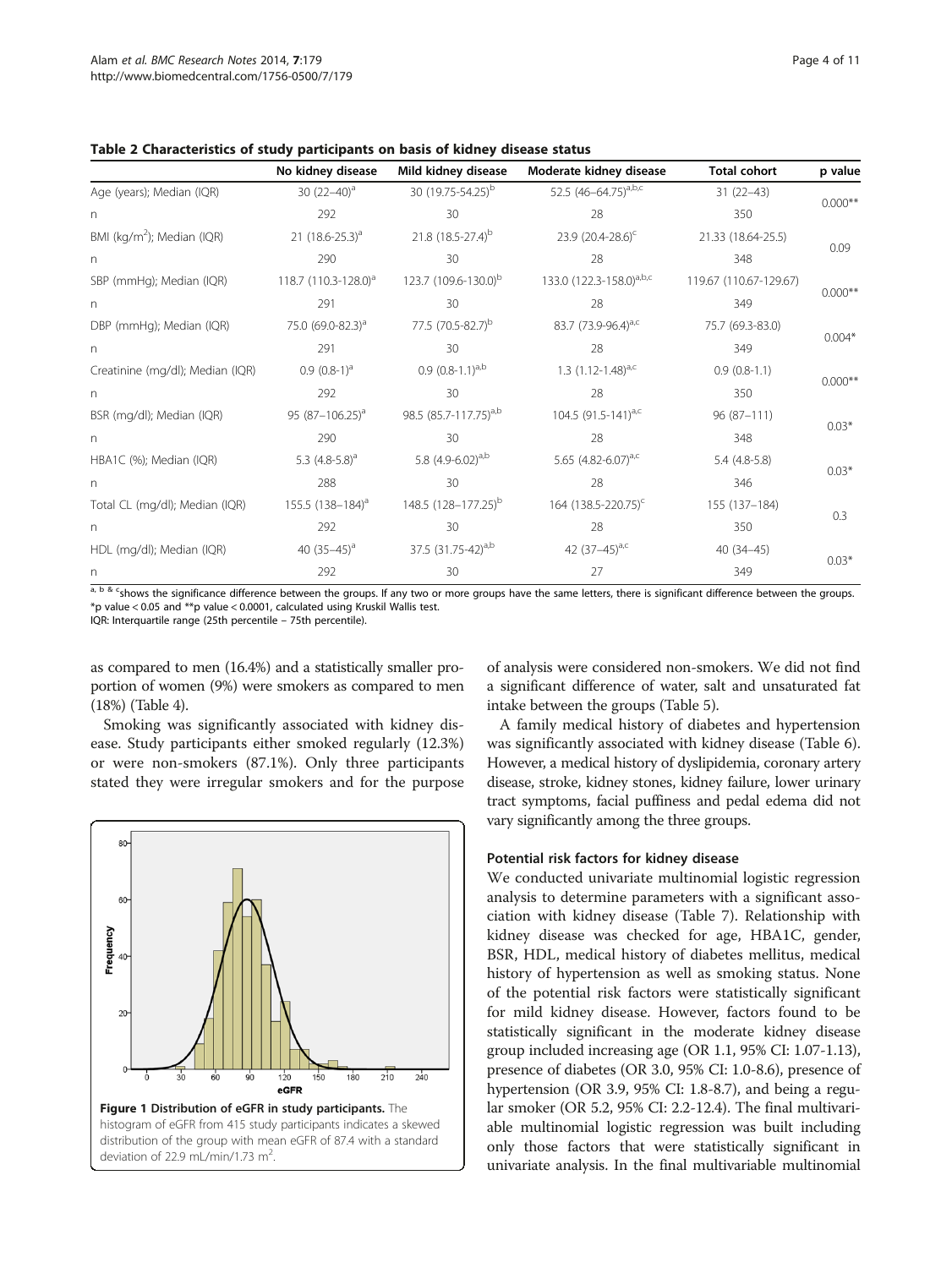|                                             | No kidney disease | Mild kidney disease | Moderate kidney disease | <b>Total cohort</b> | p value  |
|---------------------------------------------|-------------------|---------------------|-------------------------|---------------------|----------|
| <b>Diabetes status</b>                      |                   |                     |                         |                     |          |
| Diabetic                                    | 20 (6.80)         | 5(16.70)            | 5(17.90)                | 30 (8.60)           | $0.035*$ |
| Non-diabetic                                | 272 (93.20)       | 25 (83.30)          | 23 (82.10)              | 320 (91.40)         |          |
| <b>Hypertension status</b>                  |                   |                     |                         |                     |          |
| Hypertensive                                | 53 (18.20)        | 7(23.30)            | 13 (46.40)              | 73 (20.90)          |          |
| Normotensive                                | 239 (81.80)       | 23 (76.70)          | 15 (53.60)              | 277 (79.10)         | $0.002*$ |
| Dyslipidemia status                         |                   |                     |                         |                     |          |
| Dyslipidemic                                | 157 (53.80)       | 18 (60.00)          | 15 (53.60)              | 190 (54.30)         |          |
| Non-dyslipidemic                            | 135 (46.20)       | 12 (40.00)          | 13 (46.40)              | 160 (45.70)         | 0.8      |
| Body mass index (BMI), kg/m <sup>2</sup>    |                   |                     |                         |                     |          |
| Underweight BMI < 18.5 kg/m <sup>2</sup>    | 79 (24.1)         | 7(23.3)             | 5(17.9)                 | 82 (23.6)           |          |
| Normal BMI 18.5-24.9 kg/m <sup>2</sup>      | 146 (50.3)        | 13 (43.3)           | 13 (46.4)               | 172 (49.4)          |          |
| Overweight (BMI 25.0-29.9 kg/m <sup>2</sup> | 54 (18.6)         | 7(23.3)             | 7(25.0)                 | 68 (19.5)           | 0.9      |
| Obese BMI $\geq$ 30 kg/m <sup>2</sup>       | 20(6.9)           | 3(10.0)             | 3(10.7)                 | 26(7.5)             |          |

<span id="page-4-0"></span>Table 3 Frequency of abnormal variables on basis of kidney disease severity, n (%)

\*p value < 0.05; calculated by Chi-square test.

model only age was statistically significant (OR: 1.08; 95 CI: 1.05–1.12).

However, due to a paucity in the numbers of study participants with mild and moderate kidney disease, further analysis was done by dichotomizing kidney disease into two categories, i.e. those without kidney disease and those with kidney disease. Multivariate binary logistic regression was used to build models to explain the presence of kidney disease. Variables found significant at the univariate level or those with known biologically significance with kidney disease were used. Potential interaction between hypertension and smoking; hypertension and diabetes; as well as smoking and diabetes were explored. All interaction terms were found to be statistically significant and used accordingly in the models (Table [8](#page-7-0)). Three models were built with model 1 assessing the association between kidney disease, hypertension and smoking; model 2 assessing the association between kidney

Table 4 Frequency of abnormal variables on the basis of gender

| Male       | Female     | <b>Total cohort</b> | p value  |
|------------|------------|---------------------|----------|
|            |            |                     |          |
| 16 (10.4)  | 23(8.5)    | 39 (9.2)            |          |
| 138 (89.6) | 249 (91.5) | 387 (90.8)          | 0.6      |
|            |            |                     |          |
| 27 (16.4)  | 75 (26)    | 102 (22.5)          |          |
| 138 (83.6) | 214 (74)   | 352 (77.5)          | $0.02*$  |
|            |            |                     |          |
| 30 (18)    | 26(9.0)    | 56 (12.3)           | $0.007*$ |
| 137 (82)   | 264 (91.0) | 401 (87.7)          |          |
|            |            |                     |          |

\*p value < 0.05; calculated by Chi-square test.

disease, hypertension and diabetes and model 3 assessing the association between kidney disease, smoking and diabetes (Table [9\)](#page-7-0). Age was dichotomized into under 40 years and 40 years and above in keeping with biological significance.

Model 1- Effect of hypertension and smoking on kidney disease: The odds of older participants having kidney disease was a little over 3 times that of younger participants (aOR 3.2, 95% CI: 1.7-6.0) and of the odds of hypertensive smokers was almost five times that of participants who were normotensive and never smoked. (aOR 4.8 95% CI: 1.1-20.3); after adjusting for gender.

Model 2- Effect of hypertension and diabetes on kidney disease: The odds of kidney disease among hypertensive, non-diabetic participants was twice that of normotensive non-diabetics (aOR 2.2; 95% CI: 1.1-4.5); and over 6 times for hypertensive diabetic (aOR 6.4; 95% CI: 2.0-20.5), while adjusting for gender.

Model 3- Effect of smoking and diabetes on kidney disease: In the presence of diabetes, smoking status, age and gender, age was the only factor with a statistically significant association with kidney disease (aOR 3.4; 95% CI 1.8-6.3).

#### **Discussion**

This is the first published study from Pakistan which has diagnosed kidney disease using albuminuria in addition to serum creatinine. Previous studies [\[10\]](#page-9-0) have only used creatinine in their diagnosis.

Our study found the overall prevalence of kidney disease to be 16.6% with 8% participants having moderate kidney disease and 8.6% with mild kidney disease. In Karachi, a large metropolitan city of over 20 million people, two earlier community based surveys attempted to look at the prevalence of kidney disease. The first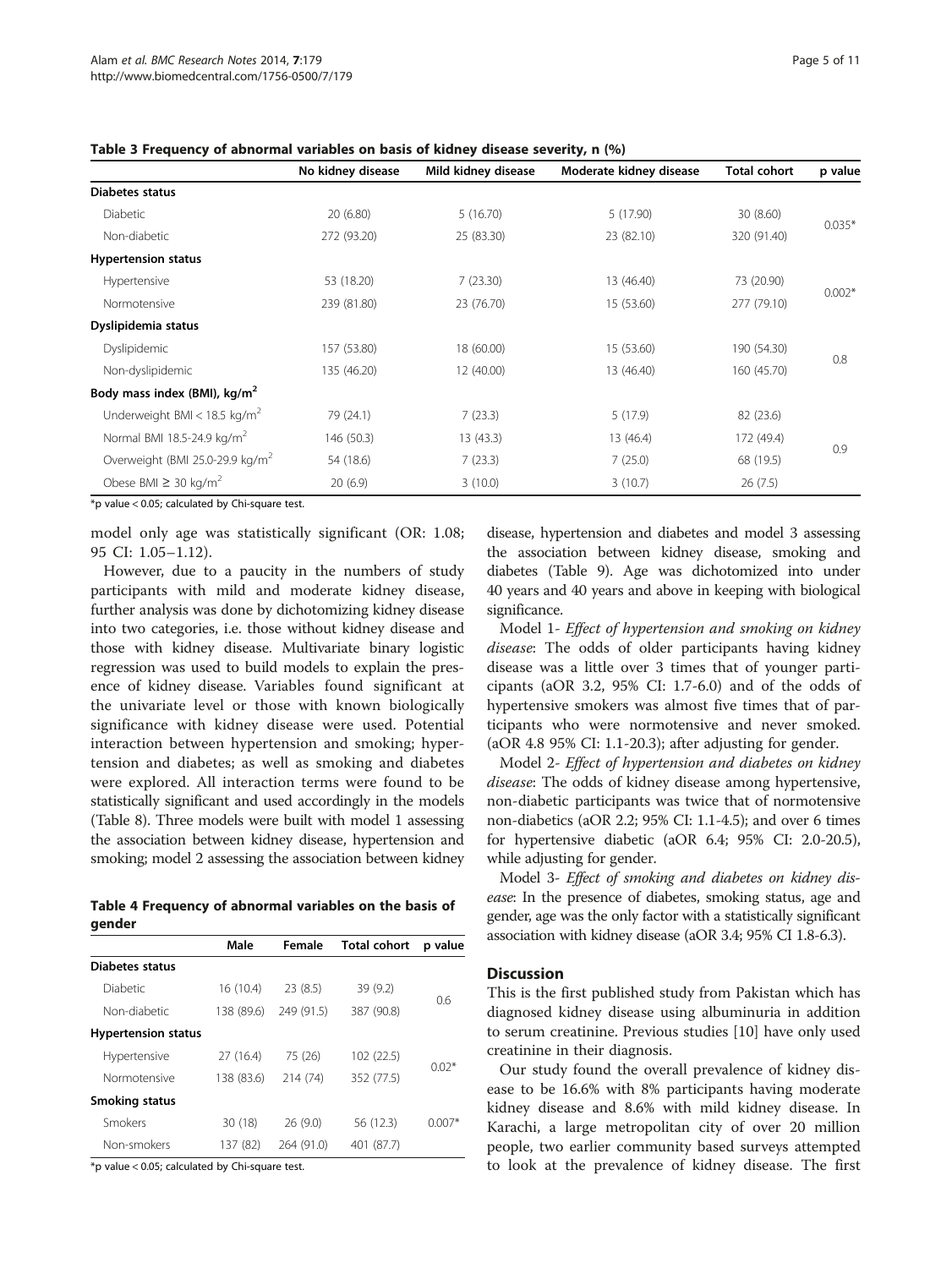|                             | No kidney disease | Mild kidney disease | Moderate kidney disease | <b>Total cohort</b> | p value   |
|-----------------------------|-------------------|---------------------|-------------------------|---------------------|-----------|
| <b>Smoking status</b>       |                   |                     |                         |                     |           |
| Regular smoker              | 28 (9.60)         | 3(100)              | 10 (35.70)              | 41 (11.70)          | $0.000**$ |
| Non-smoker                  | 264 (90.40)       | 27 (90.00)          | 18 (64.30)              | 309 (88.30)         |           |
| Water intake                |                   |                     |                         |                     |           |
| Scanty, $<$ 6 glasses a day | 76 (26.00)        | 8(23.30)            | 13 (46.40)              | 96 (27.40)          |           |
| Adequate                    | 216 (74.00)       | 23 (76.70)          | 15 (53.60)              | 254 (72.60)         | 0.06      |
| Habit of adding salt        |                   |                     |                         |                     |           |
| Yes                         | 74 (25.30)        | 5(16.70)            | 6(21.40)                | 85 (24.30)          |           |
| No.                         | 218 (74.70)       | 25 (83.30)          | 22 (78.60)              | 265 (75.70)         | 0.5       |
| Unsaturated fat intake      |                   |                     |                         |                     |           |
| Yes                         | 76 (26.0)         | 4(13.30)            | 6(21.40)                | 86 (24.60)          |           |
| No                          | 216 (74.0)        | 26 (86.70)          | 22 (78.60)              | 264 (75.40)         | 0.3       |

<span id="page-5-0"></span>

\*\*p value < 0.0001, calculated by Chi-square test.

survey included 262 individuals >40 years of age with the same ethnic background and found a reduced GFR prevalence of 29.9% (defined as creatinine clearance <60 ml/min per 1.73 m<sup>2</sup> measured in 24-hour urine collection) [[11\]](#page-9-0). The other survey of 300 adults 30 years or older found that 25.3% had some degree of reduced eGFR based on serum creatinine, with 5% having eGFR <60 ml/min [[10](#page-9-0)]. However, both these studies had not taken albuminuria into account which our study was able to do. An important study from Bangladesh involving 1000 participants from 15 to 65 years age, classified them on the basis of eGFR by MDRD equation and proteinuria on dipstick. The study found an overall CKD prevalence of 13.1% of which 6.6%

|  | Table 6 Relationship between family medical history and kidney disease status of study participant |  |  |  |  |  |  |
|--|----------------------------------------------------------------------------------------------------|--|--|--|--|--|--|
|--|----------------------------------------------------------------------------------------------------|--|--|--|--|--|--|

|                         | No kidney disease | Mild kidney disease | Moderate kidney disease | <b>Total cohort</b> | p value |
|-------------------------|-------------------|---------------------|-------------------------|---------------------|---------|
| <b>Diabetes</b>         |                   |                     |                         |                     |         |
| Family history          | 58 (19.90)        | 7(23.30)            | 0(0.00)                 | 65 (18.60)          |         |
| No family history       | 233 (80.10)       | 23 (76.70)          | 28 (100)                | 284 (81.40)         | $0.03*$ |
| Hypertension            |                   |                     |                         |                     |         |
| Family history          | 95 (32.60)        | 12 (40.00)          | 3(10.70)                | 110 (31.50)         |         |
| No family history       | 196 (67.40)       | 18 (60.00)          | 25 (89.30)              | 239 (68.50)         | $0.03*$ |
| Dyslipidemia            |                   |                     |                         |                     |         |
| Family history          | 7(2.40)           | 1(3.30)             | 0(0.00)                 | 8(2.30)             |         |
| No family history       | 284 (97.60)       | 29 (96.70)          | 28 (100)                | 341 (97.70)         | 0.7     |
| Coronary artery disease |                   |                     |                         |                     |         |
| Family history          | 39 (13.40)        | 3(100)              | 0(0.00)                 | 42 (12.00)          |         |
| No family history       | 252 (86.60)       | 27 (90.00)          | 28 (100)                | 307 (88.00)         | 0.1     |
| <b>Stroke</b>           |                   |                     |                         |                     |         |
| Family history          | 27 (9.30)         | 3(100)              | 0(0.00)                 | 30 (8.60)           |         |
| No family history       | 264 (90.70)       | 27 (90.00)          | 28 (100)                | 319 (91.40)         | 0.2     |
| Kidney stones           |                   |                     |                         |                     |         |
| Family history          | 39 (13.40)        | 3(100)              | 2(7.10)                 | 44 (12.60)          |         |
| No family history       | 252 (86.60)       | 27 (90.00)          | 26 (92.90)              | 305 (87.40)         | 0.6     |
| <b>Kidney failure</b>   |                   |                     |                         |                     |         |
| Family history          | 14 (4.80)         | 1(3.30)             | 0(0.00)                 | 15 (4.30)           |         |
| No family history       | 277 (95.20)       | 29 (96.70)          | 28 (100)                | 334 (95.70)         | 0.5     |

\*p value < 0.05; calculated by Chi-square test.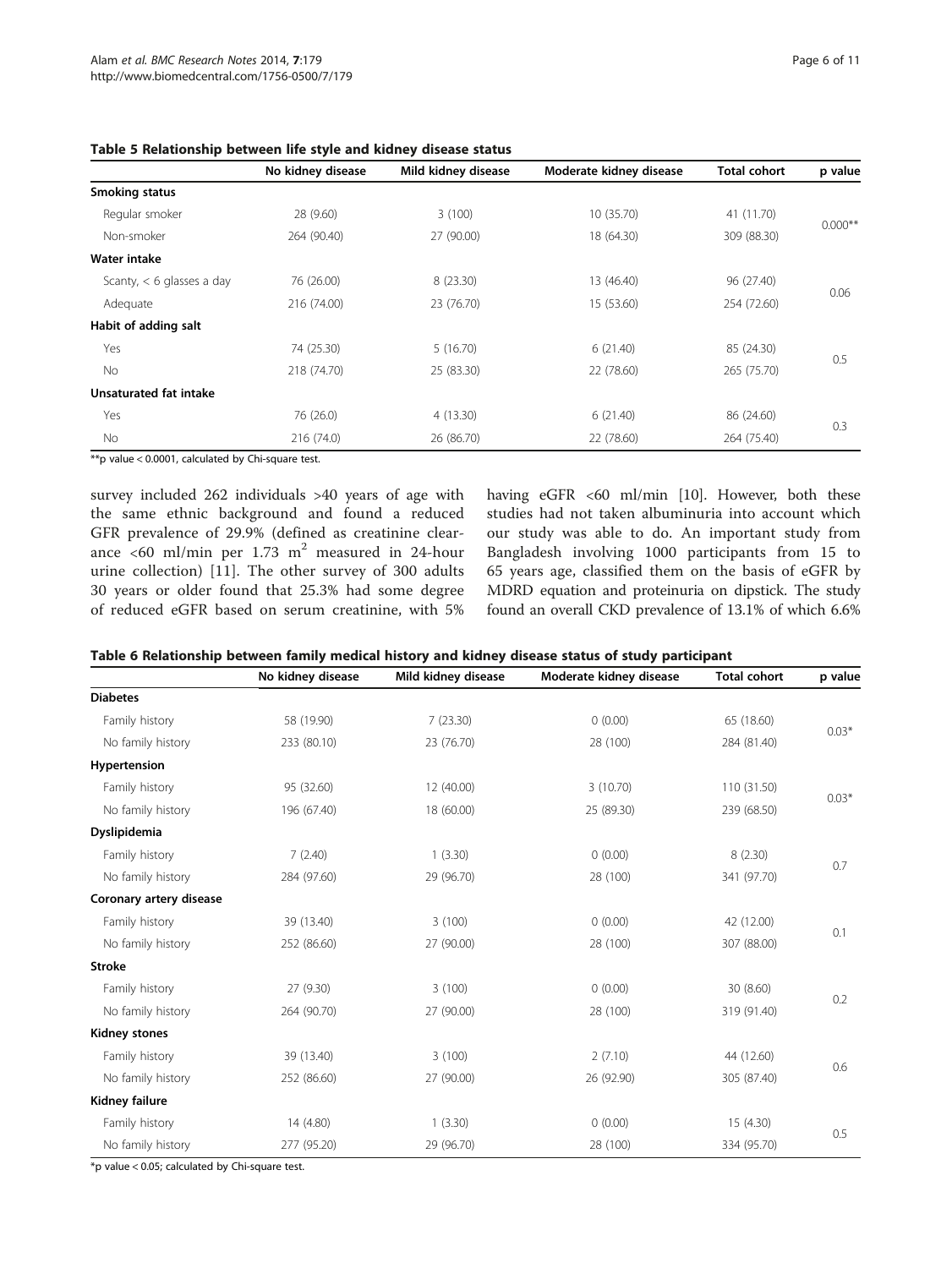|                                 | Mild kidney disease            |         | Moderate kidney disease        |           |  |
|---------------------------------|--------------------------------|---------|--------------------------------|-----------|--|
| <b>Variables</b>                | Prevalence odds ratio (95% CI) | p value | Prevalence odds ratio (95% CI) | p value   |  |
| <b>UNIVARIATE</b>               |                                |         |                                |           |  |
| Age, yrs                        | 1.02 (0.99-1.04)               | 0.22    | $1.1(1.07-1.13)$               | $0.000**$ |  |
| <b>Diabetes mellitus status</b> |                                |         |                                |           |  |
| Diabetic                        | $2.7(0.9-7.8)$                 | 0.07    | 3.0 (1.02-8.61)                | $0.047*$  |  |
| Non-diabetic                    | Ref                            |         | Ref                            |           |  |
| <b>Hypertension status</b>      |                                |         |                                |           |  |
| Hypertensive                    | $1.4(0.6-3.4)$                 | 0.49    | $3.9(1.8-8.7)$                 | $0.001*$  |  |
| Normotensive                    | Ref                            |         | Ref                            |           |  |
| <b>Smoking status</b>           |                                |         |                                |           |  |
| Regular smoker                  | $1.05(0.3-3.7)$                | 0.94    | $5.2$ (2.2-12.4)               | $0.000**$ |  |
| Non-smoker                      | Ref                            |         | Ref                            |           |  |
| Gender                          |                                |         |                                |           |  |
| Male                            | $1.7(0.8-3.6)$                 | 0.18    | $1.4(0.7-3.2)$                 | 0.4       |  |
| Female                          | Ref                            |         | Ref                            |           |  |
| <b>HDL</b>                      | 1.011 (0.97-1.06)              | 0.62    | $0.95(0.89 - 1.01)$            | 0.09      |  |
| <b>MULTIVARIABLE</b>            | Adj POR (95% CI)               | p value | Adj POR (95% CI)               | p value   |  |
| Age, yrs                        | 1.01 (0.98-1.04)               | 0.49    | $1.08(1.05-1.12)$              | $0.000**$ |  |
| Diabetes mellitus status        |                                |         |                                |           |  |
| Diabetic                        | $2.0(0.4-9.6)$                 | 0.4     | $0.78$ $(0.16-3.9)$            | 0.77      |  |
| Non-diabetic                    | Ref                            |         | Ref                            |           |  |
| <b>Hypertension status</b>      |                                |         |                                |           |  |
| Hypertensive                    | 1.08 (0.4-2.9)                 | 0.9     | $1.6(0.6-4.1)$                 | 0.4       |  |
| Normotensive                    | Ref                            |         | Ref                            |           |  |
| <b>Smoking status</b>           |                                |         |                                |           |  |
| Regular smoker                  | $0.9(0.2-3.3)$                 | 0.9     | $2.6(0.9-7.1)$                 | 0.07      |  |
| Non-smoker                      | Ref                            |         | Ref                            |           |  |

<span id="page-6-0"></span>

| Table 7 Univariate and multivariable risk factors for kidney disease status using multinomial regression |  |  |  |  |
|----------------------------------------------------------------------------------------------------------|--|--|--|--|
|                                                                                                          |  |  |  |  |

The reference category is: absence of kidney disease.

\*p value < 0.05; \*\*p value < 0.0001 calculated by multinomial logistic regression.

Abbreviation: POR Prevalence Odds Ratio.

had an eGFR ≥60 ml/min and proteinuria while 6.5% had an eGFR <60 ml/min [\[17\]](#page-9-0). This trend is similar to what we found in our study. Recently in Iran [[18](#page-9-0)] and Thailand, [[19](#page-9-0)] the overall prevalence of CKD was found to be 19.52% and 17.5% respectively with 10.63% and 8.9% having an eGFR ≥60 ml/min and an abnormal urine sediment while 8.89% and 8.6% with eGFR <60 ml/min. Similarly, the prevalence of CKD, (eGFR of  $<60$  ml/ min), was found to be 8.4% in Japan [\[20\]](#page-9-0) and 5.7% in Saudi Arabia [[21](#page-9-0)]. Serial cross-sectional surveys over the last three decades demonstrate an increase in the prevalence of CKD [[22](#page-9-0)-[24](#page-9-0)]. Although the variation in CKD prevalence indicates differences between populations studied, an important contributor maybe the differences in calibration of serum creatinine assays and a lack of standardization across laboratories.

Our study found an overall estimated GFR of 87.1 ml/ min per  $1.73 \text{ m}^2$  among all study participants, women were found to have a slightly higher eGFR. Moreover, only 40.6% of all participants had eGFR ≥90 ml/min per 1.73  $m^2$  and only 10% had eGFR ≥120 ml/min per  $1.73$  m<sup>2</sup>. This is an interesting finding and necessitates studies aimed at validation of GFR in this particular population. Based on our findings, there is a possibility that "normal" values of GFR in our local population may be lower from those calculated in western countries.

In our study, gender was not found to be significantly associated with kidney disease. Earlier literature in this regard has shown variable results. Some studies [\[17,19](#page-9-0)-[21](#page-9-0)] had not found a significant association between gender and CKD while others [[3,24](#page-9-0)-[26\]](#page-9-0) found CKD to be significantly associated with the female gender. Interestingly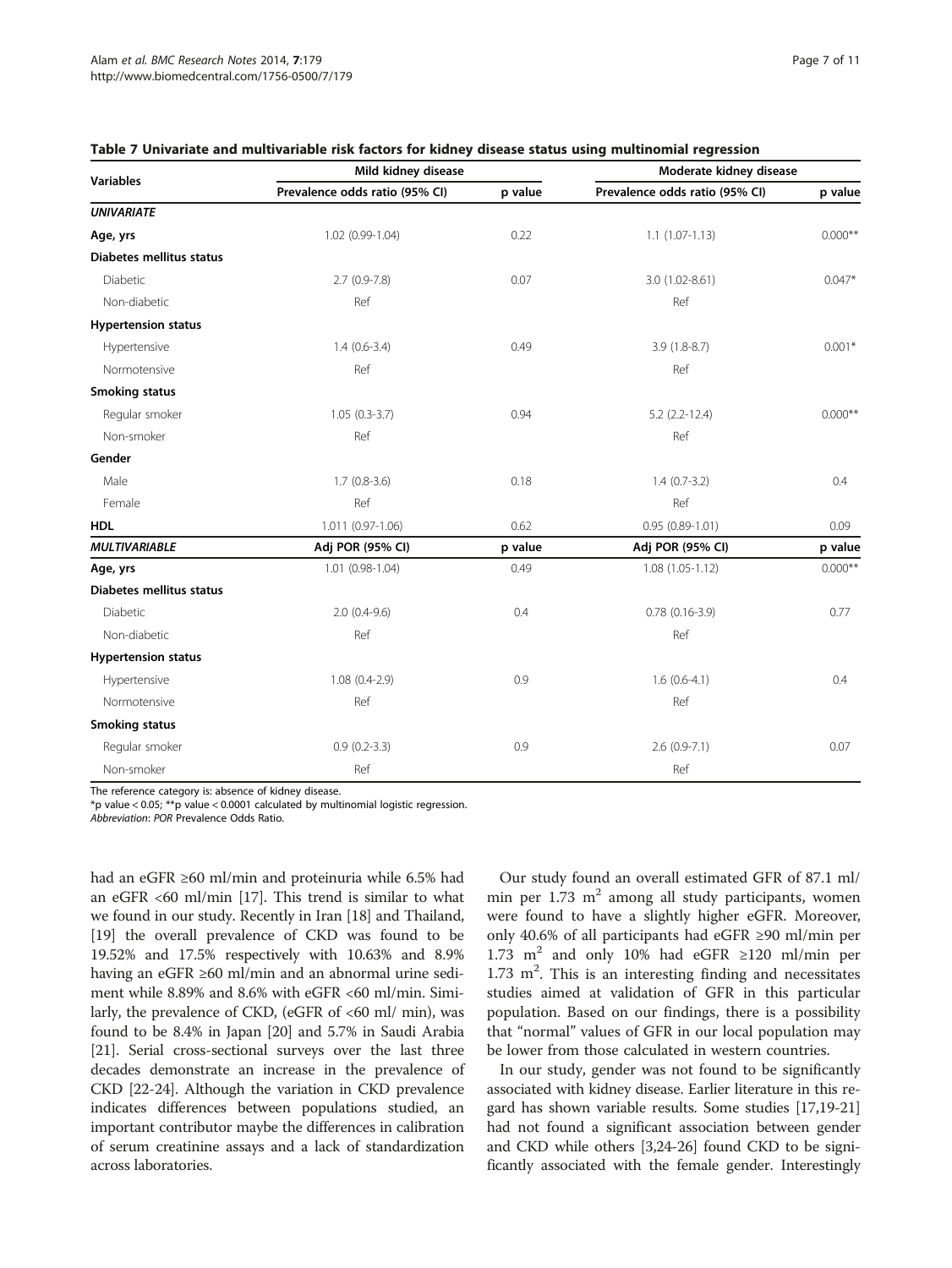#### <span id="page-7-0"></span>Table 8 Univariate analyses of risk factors for kidney disease and interaction terms; binomial logistic regression

|                                                          | Kidney disease <sup>a</sup>       |           |  |
|----------------------------------------------------------|-----------------------------------|-----------|--|
| <b>Variables</b>                                         | Prevalence odds ratio<br>(95% CI) | p value   |  |
| <b>Age</b> (for every 1 year increase in age)            | 1.05 (1.03-1.07)                  | $0.000**$ |  |
| Age groups                                               |                                   |           |  |
| $40+$                                                    | $4.0(2.2 - 7.2)$                  | $0.000**$ |  |
| $\leq 39$                                                | Ref                               |           |  |
| HDL                                                      | $0.96(0.9-0.99)$                  | $0.03*$   |  |
| Gender                                                   |                                   |           |  |
| Male                                                     | $1.6(0.9-2.8)$                    | 0.13      |  |
| Female                                                   | Ref                               |           |  |
| Diabetes mellitus status                                 |                                   |           |  |
| Diabetic                                                 | $2.8(1.3-6.4)$                    | $0.01*$   |  |
| Non-diabetic                                             | Ref                               |           |  |
| <b>Hypertension status</b>                               |                                   |           |  |
| Hypertensive                                             | $2.3(1.3-4.4)$                    | $0.006*$  |  |
| Normotensive                                             | Ref                               |           |  |
| <b>Smoking status</b>                                    |                                   |           |  |
| Regular smoker                                           | $2.7(1.3-5.6)$                    | $0.007*$  |  |
| Non-smoker                                               | Ref                               |           |  |
| <b>Interaction terms</b>                                 |                                   |           |  |
| <b>Hypertension and smoking</b><br>interaction           |                                   |           |  |
| Normotensive & smoker                                    | 2.4 (0.98-5.8)                    | 0.054     |  |
| Hypertension & non-smoker                                | 2.2 (1.097-4.4)                   | $0.03*$   |  |
| Hypertension & smoker                                    | 8.9 (2.3-35.2)                    | $0.002*$  |  |
| Normotensive & non-smoker                                | Ref                               |           |  |
| <b>Hypertension and diabetes</b><br>mellitus interaction |                                   |           |  |
| Normotensive & diabetic                                  | $2.0(0.6-6.6)$                    | 0.2       |  |
| Hypertension & non-diabetic                              | $2.0(1.006-4.1)$                  | $0.048*$  |  |
| Hypertension & diabetic                                  | $5.7(1.8-18.0)$                   | $0.003*$  |  |
| Normotensive & non-diabetic                              | Ref                               |           |  |
| Diabetes mellitus and smoking<br>interaction             |                                   |           |  |
| Non-diabetic & smoker                                    | $2.6(1.2-5.8)$                    | $0.02*$   |  |
| Diabetic & non-smoker                                    | $2.7(1.1-6.9)$                    | $0.04*$   |  |
| Diabetic & smoker                                        | $6.5(1.3-33.4)$                   | $0.03*$   |  |
| Non-diabetic & non-smoker                                | Ref                               |           |  |

<sup>a</sup>. The reference category is: absence of kidney disease.

\*p value < 0.05; \*\*p value < 0.0001 calculated by binary logistic regression. Abbreviations are: CI-Confidence Interval, Ref-reference.

enough, the risk factors of CKD such as coronary artery disease and smoking are more prevalent in males and are unlikely to explain the difference in CKD prevalence between genders. The gender disparity might partly be the

# Table 9 Multivariable analyses of risk factors for kidney disease using logistic regression; three explanatory models

| <b>Models</b>                    | Kidney disease <sup>a</sup> |            |
|----------------------------------|-----------------------------|------------|
|                                  | aPOR (95% CI)               | P value    |
| Model 1:                         |                             |            |
| Age groups                       |                             |            |
| $40+$ yrs                        | $3.2(1.7-6.0)$              | $0.000**$  |
| $\leq$ = 39                      | Ref                         |            |
| Smoking and hypertension status  |                             |            |
| Normotensive AND smoker          | $1.6(0.6-4.0)$              | 0.35       |
| Hypertensive AND non smoker      | $1.5(0.7-3.2)$              | 0.28       |
| Hypertensive AND smoker          | 4.8 (1.1-20.3)              | $0.034***$ |
| Normotensive AND non smoker      | Ref                         |            |
| Gender                           |                             |            |
| Male                             | $1.6(0.8-3.0)$              | 0.11       |
| Female                           | Ref                         |            |
| Model 2:                         |                             |            |
| Diabetes and hypertension status |                             |            |
| Normotensive AND diabetic        | $1.9(0.58-6.2)$             | 0.29       |
| Hypertensive AND non diabetic    | $2.2(1.1-4.5)$              | $0.03*$    |
| Hypertensive AND diabetic        | $6.4$ (2.0-20.5)            | $0.002*$   |
| Normotensive AND non diabetic    | Ref                         |            |
| Gender                           |                             |            |
| Male                             | $1.8(0.97-3.2)$             | 0.06       |
| Female                           | Ref                         |            |
| Model 3:                         |                             |            |
| Age groups                       |                             |            |
| $40+$ yrs                        | $3.4(1.8-6.3)$              | $0.000**$  |
| $<=39$                           | Ref                         |            |
| Diabetes and smoking status      |                             |            |
| Non diabetic AND smoker          | $1.8(0.7-4.2)$              | 0.2        |
| Diabetic AND non smoker          | $1.6(0.6-4.4)$              | 0.3        |
| Diabetic AND smoker              | $3.1(0.6-16.4)$             | 0.2        |
| Non diabetic AND non smoker      | Ref                         |            |
| Gender                           |                             |            |
| Male                             | $1.5(0.8-2.8)$              | 0.2        |
| Female                           | Ref                         |            |

<sup>a</sup>. The reference category is: No Kidney Disease.

\*p value < 0.05; \*\*p value < 0.0001 calculated by logistic regression.

Abbreviations are: CI-Confidence Interval, Ref-reference.

result of an inaccurate correction factor for females in the GFR estimating equation or due to the differences in glomerular structure, glomerular homodynamics, diet, production and activity of local cytokines and hormones, and/or the direct effect of sex hormones, between genders [[27](#page-9-0)]. Further investigation into the contribution of gender to CKD is required.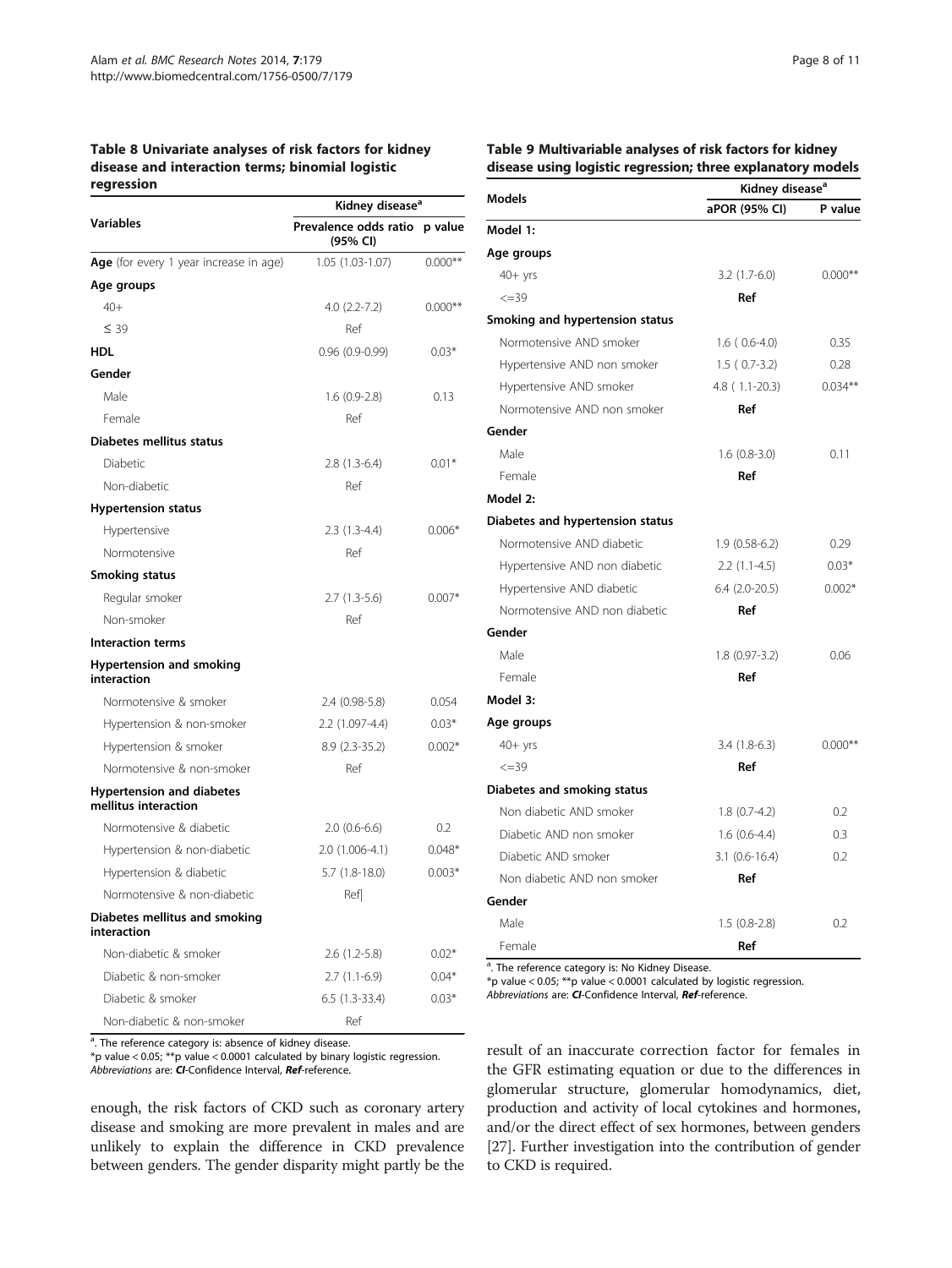Age was found to be the most strongly associated risk factor in our study. Several studies performed in elderly populations have shown the prevalence of CKD to be more than 20% [[28-31](#page-9-0)]. In general, GFR declines by 1 ml/min/1.73 m<sup>2</sup> per year after the age of 30 years in healthy persons and the steep increase in the prevalence of CKD in the elderly might also be partly due to comorbidities of CKD, such as cardiovascular diseases or diabetes, however, it is still unclear whether the decline in kidney function with increasing age represents pathology or is a part of the normal ageing process [[32\]](#page-9-0).

The present study showed that diabetes and hypertension were significantly more frequent in patients with kidney disease, however, dyslipidemia and abnormal BMI did not differ significantly among the study groups. Almost all the studies have shown similar trends with respect to diabetes and hypertension, but association of dyslipidemia and abnormal BMI with CKD is unclear. Studies from Japan [[20,23\]](#page-9-0) and Iran [[26](#page-9-0)] have shown a strong association of these risk factors while other studies from Bangladesh [\[17\]](#page-9-0), Iran [\[18\]](#page-9-0), Thailand [\[19\]](#page-9-0), and Saudi Arabia [\[21\]](#page-9-0) have failed to show significant association in this regard. We feel as dyslipidemia and abnormal BMI are also associated with diabetes and hypertension, therefore, determining their association with CKD independent of these diseases may not be easy.

We could not find significant association between kidney disease and family histories of dyslipidemia, coronary artery disease, stroke, kidney stones, kidney failure, lower urinary tract symptoms, facial puffiness and pedal edema. A probable explanation of this might be the limitation of our study that all medical histories were self-reported. On the other hand, smoking, again self-reported was significantly associated with kidney disease in our study. The role of smoking as a risk factor for kidney disease is being increasingly recognized and similar findings have been noticed in our neighborhood Bangladesh [\[17\]](#page-9-0). Factors such as quantity of cigarettes being smoked need to be standardized to establish the association of smoking with CKD as an independent risk factor.

Finally, there was low awareness found in the general population with respect to non-communicable diseases like diabetes, hypertension and chronic kidney disease. This necessitates screening programs to be launched for early recognition and prevention of complications of these diseases, especially targeting CKD in high-risk populations. A clinical prediction score model can be developed to help in identifying high-risk populations.

#### Study limitations

We were not able to use the term "chronic" kidney disease in describing out population since it is not possible to evaluate chronicity based on a single assessment. The definition of kidney disease used in the present paper was derived from the definition of Chronic Kidney Disease (CKD) first defined in 2002 Kidney Disease Outcome Quality Initiative (K/DOQI) Guidelines [\[33\]](#page-9-0), and subsequently endorsed with minor modifications at the Kidney Disease: Improving Global Outcomes (KDIGO) Controversies Conference [[34,35\]](#page-9-0).

The glomerular filtration rate is ideally calculated through the measurement of urinary clearance of an ideal filtration marker such as insulin but is quite complex, expensive and difficult to perform in cohort studies. Therefore, we used an abbreviated version of the Modification of Diet in Renal Disease (MDRD) formula [\[36\]](#page-10-0) to estimate GFR.

For evaluation of albuminuria, we measured microalbumin in a spot urinary sample and used a cut-off of ≥30 mg/dl to define albuminuria. In a recent update of CKD classification by KDIGO, [\[37\]](#page-10-0) albuminuria has now been defined as an AER of ≥30 mg/24 hours (ACR≥30 mg/g [≥3 mg/mmol]) which is greater than three times the normal value in young adult men and women. Measurement of albumin to creatinine ratio (ACR) in a spot urinary sample was not possible in our study because of cost implications. Consequently, we categorized kidney disease into Moderate Kidney Disease with eGFR <60 ml/min irrespective of the level of proteinuria and Mild Kidney Disease with eGFR ≥60 ml/min and microalbuminuria ≥30 mg/dl in a spot urinary sample.

# Conclusion

Overall, this is the first published study from Pakistan that has diagnosed kidney disease using albuminuria in addition to serum creatinine. The burden of kidney disease in this population is found noteworthy and comparable to what have been seen in other developing countries of this region. We believe that these results have critical implications on health and economics of these countries. The rapid rise of common risk factors such as diabetes, hypertension and smoking especially among the poor, will result in even greater and more profound burdens that developing nations are not presently equipped to deal with. Moreover, there is a need to monitor risk factors and disease trends through longitudinal research. In conclusion, we feel there is a critical need for funding in developing countries to implement future community surveys followed by comprehensive, cost-effective and preventive public health intervention programs targeting chronic kidney disease.

#### Competing interests

All the authors declared no competing interests.

#### Authors' contributions

AA and FA were responsible for the design of this study, the interpretation of the results and drafting the manuscript. NBA contributed to data analysis, critical review and statistical interpretation of the manuscript. ILK and FSK were responsible for the main cohort study field work and data acquisition. All authors read and approved the final manuscript.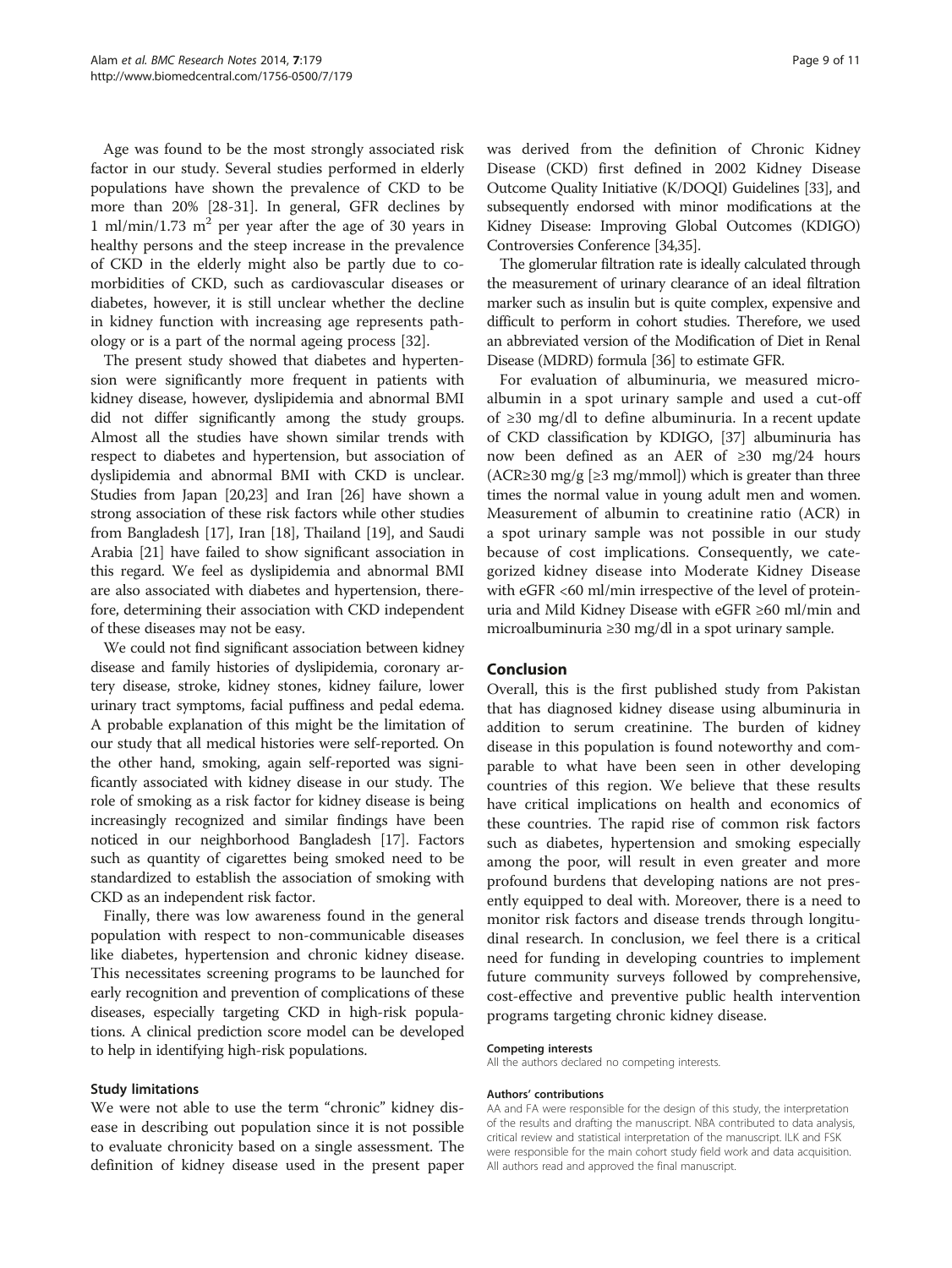#### <span id="page-9-0"></span>Acknowledgements

The authors thank Ms. Sundus Iftikhar for helping in the statistical analysis. We also acknowledge the other co-investigators and team members of The Indus Hospital Community Cohort group for the collaborative effort in establishing a community cohort.

#### Financial support

This study was supported by separate grants from Interactive Research & Development (IRD), the Association of Pakistani-Descent Cardiologists of North America (APCNA) and the International Society of Nephrology – Commission for the Global Advancement of Nephrology (ISN-COMGAN).

#### Financial disclosure

The study was partly supported by a grant of International Society of Nephrology (ISN).

#### Author details

<sup>1</sup>Department of Nephrology, The Indus Hospital, Korangi Crossing, Karachi 75190, Pakistan. <sup>2</sup>Indus Hospital Research Center, The Indus Hospital, Korangi Crossing, Karachi 75190, Pakistan. <sup>3</sup>Interactive Research & Development, Suite 508, Ibrahim Trade Tower, Main Shahrah-e-Faisal, Karachi 75350, Pakistan.

#### Received: 17 December 2013 Accepted: 20 March 2014 Published: 27 March 2014

#### References

- WHO: Preventing chronic diseases: a vital investment. Geneva: World Health Organization; 2005.
- 2. WHO: 2008-2013 action plan for the global strategy for the prevention and control of noncommunicable diseases: prevent and control cardiovascular diseases, cancers, chronic respiratory diseases and diabetes. Geneva: World Health Organization; 2008.
- Zhang QL, Rothenbacher D: Prevalence of chronic kidney disease in population-based studies: systematic review. BMC Public Health 2008, 8:117.
- 4. Couser WG, Remuzzi G, Mendis S, Tonelli M: The contribution of chronic kidney disease to the global burden of major noncommunicable diseases. Kidney Int 2011, 80:1258–1270.
- Alebiosu CO, Ayodele OE: The global burden of chronic kidney disease and the way forward. Ethn Dis 2005, 15:418–423.
- 6. Martins D, Tareen N, Zadshir A, Pan D, Vargas R, Nissenson A, Norris K: The association of poverty with the prevalence of albuminuria: data from the Third National Health and Nutrition Examination Survey (NHANES III). Am J Kidney Dis 2006, 47:965–971.
- 7. Jha V: Current status of end-stage renal disease care in South Asia. Ethn Dis 2009, 19:S1-27-32.
- Modi G, Jha V: Incidence of ESRD in India. Kidney Int 2011, 79:573.
- Modi GK, Jha V: The incidence of end-stage renal disease in India: a population-based study. Kidney Int 2006, 70:2131–2133.
- 10. Saeed ZI, Hussain SA: Chronic kidney disease in Pakistan: an under-recognized public health problem. Kidney Int 2012, 81:1151. author reply 1151–1152.
- 11. Jafar TH, Schmid CH, Levey AS: Serum creatinine as marker of kidney function in South Asians: a study of reduced GFR in adults in Pakistan. J Am Soc Nephrol 2005, 16:1413–1419.
- 12. Jafar TH: The growing burden of chronic kidney disease in Pakistan. N Engl J Med 2006, 354:995–997.
- 13. NHLBI, Boston University: Epidemiological background and design: the Framingham study. 2013. Available at: [http://www.framinghamheartstudy.](http://www.framinghamheartstudy.org/about-fhs/background.php) [org/about-fhs/background.php](http://www.framinghamheartstudy.org/about-fhs/background.php). Accessed Apr 2, 2014.
- 14. Khan FS, Lotia-Farrukh I, Khan AJ, Siddiqui ST, Sajun SZ, Malik AA, Burfat A, Arshad MH, Codlin AJ, Reininger BM, McCormick JB, Afridi N, Fisher-Hoch SP: The burden of non-communicable disease in transition communities in an Asian megacity: baseline findings from a cohort study in Karachi, Pakistan. PLoS One 2013, 8(2):e56008.
- 15. American Diabetes A: Diagnosis and classification of diabetes mellitus. Diabetes Care 2010, 33(Suppl 1):S62–S69.
- 16. Chobanian AV, Bakris GL, Black HR, Cushman WC, Green LA, Izzo JL, Jones DW, Materson BJ, Oparil S, Wright JT, Roccella EJ: Seventh report of the joint national committee on prevention, detection, evaluation,

and treatment of high blood pressure. Hypertension 2003, 42:1206–1252.

- 17. Huda MN, Alam KS, Harun UR: Prevalence of chronic kidney disease and its association with risk factors in disadvantageous population. Int J Nephrol 2012, 2012:267329.
- 18. Najafi I, Shakeri R, Islami F, Malekzadeh F, Salahi R, Yapan-Gharavi M, Hosseini M, Hakemi M, Alatab S, Rahmati A, Broumand B, Nobakht-Haghighi A, Larijani B, Malekzadeh R: Prevalence of chronic kidney disease and its associated risk factors: the first report from Iran using both microalbuminuria and urine sediment. Arch Iran Med 2012, 15(22292573):70–75.
- 19. Ingsathit A, Thakkinstian A, Chaiprasert A, Sangthawan P, Gojaseni P, Kiattisunthorn K, Ongaiyooth L, Vanavanan S, Sirivongs D, Thirakhupt P, Mittal B, Singh AK, Thai Seek Group: Prevalence and risk factors of chronic kidney disease in the Thai adult population: Thai SEEK study. Nephrol Dial Transplant 2010, 25(5):1567–1575.
- 20. Takamatsu N, Abe H, Tominaga T, Nakahara K, Ito Y, Okumoto Y, Kim J, Kitakaze M, Doi T: Risk factors for chronic kidney disease in Japan: a community-based study. BMC Nephrol 2009, 10:34.
- 21. Alsuwaida AO, Farag YM, Al Sayyari AA, Mousa D, Alhejaili F, Al-Harbi A, Housawi A, Mittal BV, Singh AK: Epidemiology of chronic kidney disease in the Kingdom of Saudi Arabia (SEEK-Saudi investigators) - a pilot study. Saudi J Kidney Dis Transpl 2010, 21:1066–1072.
- 22. Domrongkitchaiporn S, Sritara P, Kitiyakara C, Stitchantrakul W, Krittaphol V, Lolekha P, Cheepudomwit S, Yipintsoi T: Risk factors for development of decreased kidney function in a Southeast Asian population: a 12-year cohort study. J Am Soc Nephrol 2005, 16:791-799.
- 23. Nagata M, Ninomiya T, Doi Y, Yonemoto K, Kubo M, Hata J, Tsuruya K, Iida M, Kiyohara Y: Trends in the prevalence of chronic kidney disease and its risk factors in a general Japanese population: the Hisayama Study. Nephrol Dial Transplant 2010, 25:2557–2564.
- 24. Kuo HW, Tsai SS, Tiao MM, Yang CY: Epidemiological features of CKD in Taiwan. Am J Kidney Dis 2007, 49:46–55.
- 25. Yu MK, Lyles CR, Bent-Shaw LA, Young BA: Risk factor, age and sex differences in chronic kidney disease prevalence in a diabetic cohort: the pathways study. Am J Nephrol 2012, 36:245–251.
- 26. Hosseinpanah F, Kasraei F, Nassiri AA, Azizi F: High prevalence of chronic kidney disease in Iran: a large population-based study. BMC Public Health 2009, 9:44.
- 27. Silbiger SR, Neugarten J: The role of gender in the progression of renal disease. Adv Ren Replace Ther 2003, 10:3–14.
- 28. Garg AX, Papaioannou A, Ferko N, Campbell G, Clarke JA, Ray JG: Estimating the prevalence of renal insufficiency in seniors requiring long-term care. Kidney Int 2004, 65:649–653.
- 29. Hemmelgarn BR, Zhang J, Manns BJ, Tonelli M, Larsen E, Ghali WA, Southern DA, McLaughlin K, Mortis G, Culleton BF: Progression of kidney dysfunction in the community-dwelling elderly. Kidney Int 2006, 69:2155–2161.
- 30. Manjunath G, Tighiouart H, Coresh J, Macleod B, Salem DN, Griffith JL, Levey AS, Sarnak MJ: Level of kidney function as a risk factor for cardiovascular outcomes in the elderly. Kidney Int 2003, 63:1121–1129.
- 31. Wasen E, Isoaho R, Mattila K, Vahlberg T, Kivela SL, Irjala K: Estimation of glomerular filtration rate in the elderly: a comparison of creatinine-based formulae with serum cystatin C. J Intern Med 2004, 256:70–78.
- 32. Lamb EJ, O'Riordan SE, Delaney MP: Kidney function in older people: pathology, assessment and management. Clin Chim Acta 2003, 334:25–40.
- 33. National Kidney F: K/DOQI clinical practice guidelines for chronic kidney disease: evaluation, classification, and stratification. Am J Kidney Dis 2002, 39:S1–S266.
- 34. Levey AS, de Jong PE, Coresh J, El Nahas M, Astor BC, Matsushita K, Gansevoort RT, Kasiske BL, Eckardt KU: The definition, classification, and prognosis of chronic kidney disease: a KDIGO Controversies Conference report. Kidney Int 2011, 80:17–28.
- 35. Levey AS, Eckardt KU, Tsukamoto Y, Levin A, Coresh J, Rossert J, De Zeeuw D, Hostetter TH, Lameire N, Eknoyan G: Definition and classification of chronic kidney disease: a position statement from Kidney Disease: Improving Global Outcomes (KDIGO). Kidney Int 2005, 67:2089–2100.